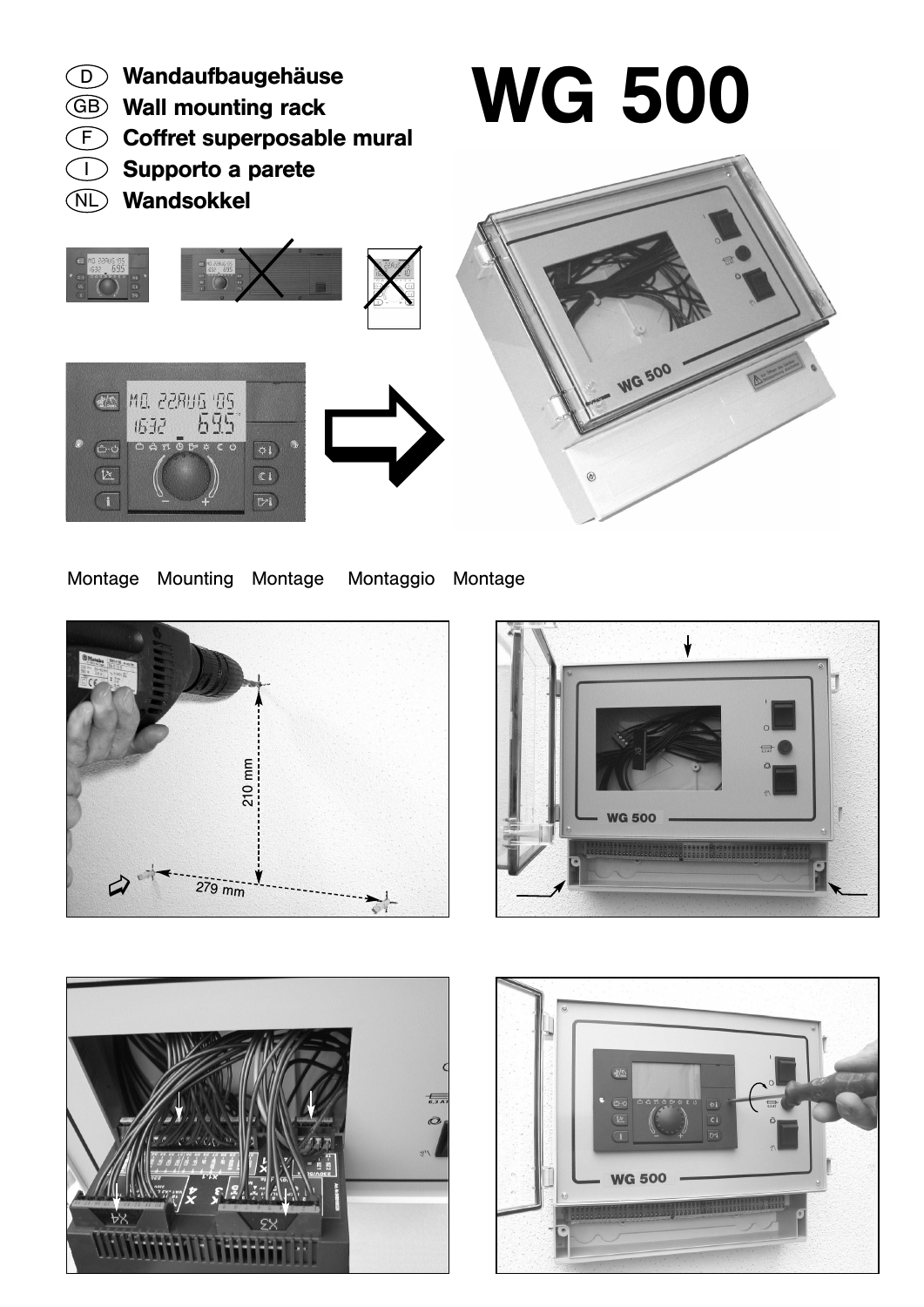

## Bedienung - Operation - Utilisation - Istruzioni - Bediening

|                                     |                            | <b>GB</b>             |                                                      |                               |                                         |
|-------------------------------------|----------------------------|-----------------------|------------------------------------------------------|-------------------------------|-----------------------------------------|
|                                     | <b>Netzschalter</b>        | <b>Mains switch</b>   | Interrupteur secteur                                 | Interruttore rete             | <b>Schakelaar</b>                       |
|                                     | $0 = AUS$                  | $0 =$ OFF             | $0 = DECL$                                           | $0 =$ SPENTO                  | $0 = AAN$                               |
|                                     | $1 = EIN$                  | $= ON$                | $1 = ENCL$                                           | $1 = ACCESO$                  | $1 = UIT$                               |
| $\subset$                           |                            |                       |                                                      |                               |                                         |
|                                     | <b>Netzsicherung</b>       | <b>Mains fuse</b>     | <b>Fusible secteur</b>                               | <b>Fusibile rete</b>          | <b>Zekering</b>                         |
| 6,3 AT                              | Nur durch gleichen         | Replace only by       | Ne remplacer que                                     | Sostituire solo               | Alleen door zeke-<br>ringen van gelijke |
|                                     | Wert ersetzen!             | same value!           | par une valeur égale                                 | con valori uguali             | waarde!                                 |
| $\odot$                             |                            |                       |                                                      |                               |                                         |
| $\tilde{\mathcal{J}}_{\mathcal{U}}$ | ත<br><b>Automatik</b>      | <b>Automatic mode</b> | <b>Fonction</b><br>automatique                       | <b>Funzione</b><br>automatico | <b>Automatisch</b>                      |
|                                     | <sup>₩</sup> \ Handbetrieb | <b>Manual mode</b>    | Fonction manuelle Funzione manuale Handmatig bedrijf |                               |                                         |
|                                     |                            |                       |                                                      |                               |                                         |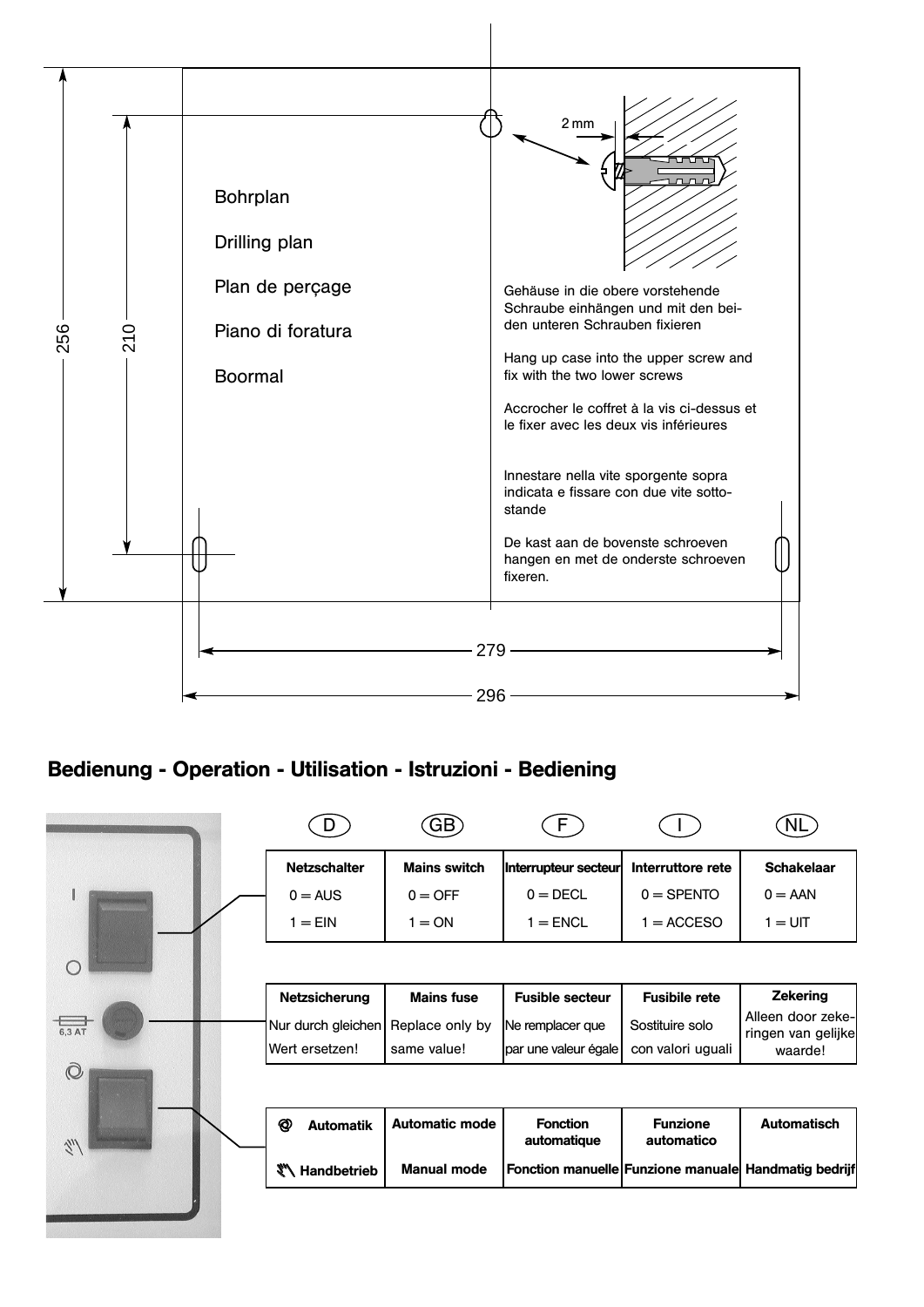